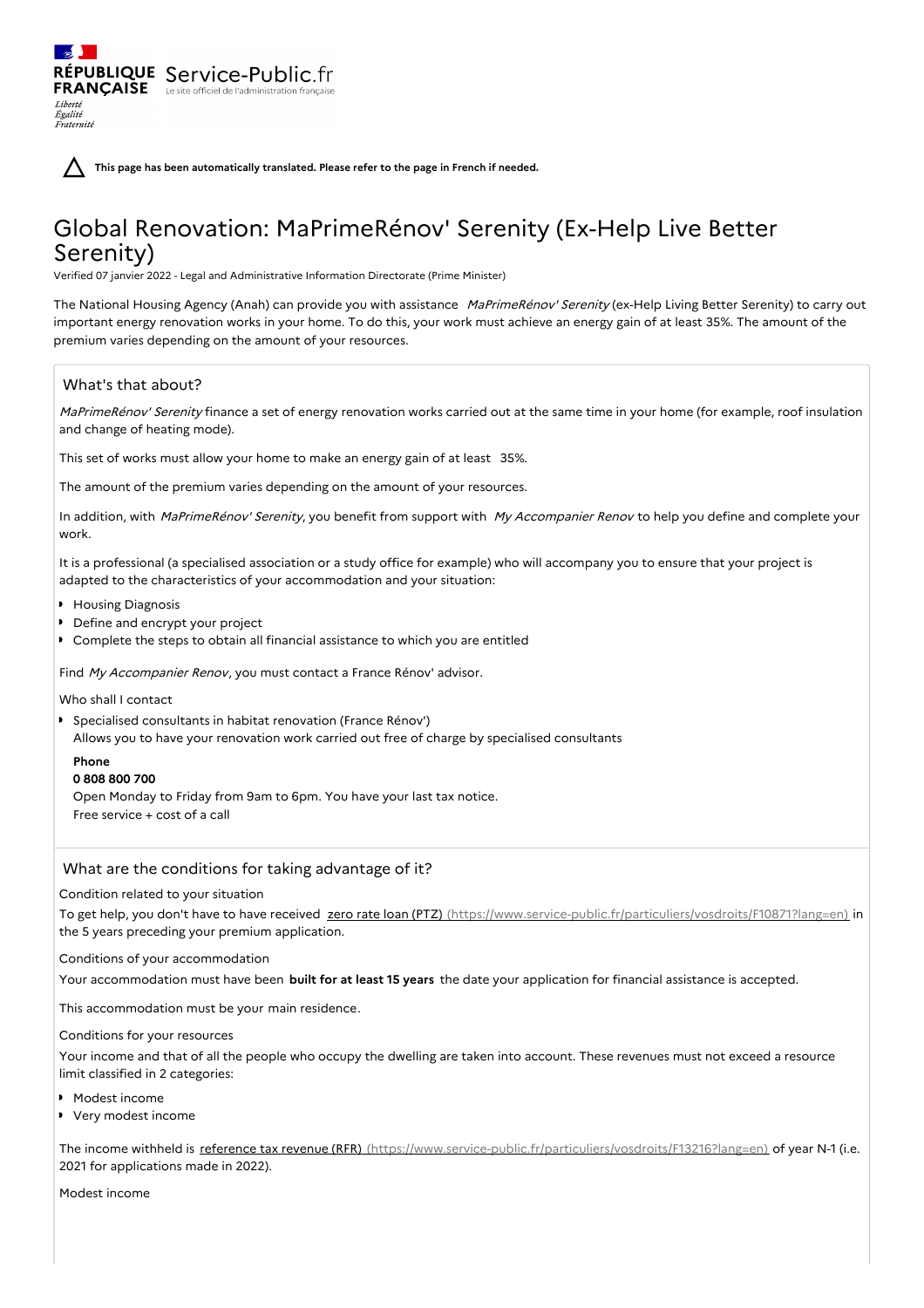Resource ceilings for modest households

| <b>Home Composition</b> | Ile-de-France | Other   |
|-------------------------|---------------|---------|
| 1 person                | €25,714       | €19,565 |
| 2 people                | €37,739       | €28,614 |
| 3 people                | €45,326       | €34,411 |
| 4 people                | €52,925       | €40,201 |
| 5 people                | €60,546       | €46,015 |
| Per additional person   | + €7,614      | +€5,797 |

#### Very modest income

|  |  | Resource ceilings for very modest households |
|--|--|----------------------------------------------|
|  |  |                                              |

| <b>Home Composition</b> | Ile-de-France | Other    |
|-------------------------|---------------|----------|
| 1 person                | €21,123       | €15,262  |
| 2 people                | €31,003       | €22,320  |
| 3 people                | €37,232       | €26,844  |
| 4 people                | €43,472       | €31,359  |
| 5 people                | €49,736       | €35,894  |
| Per additional person   | + €6,253      | + €4,526 |

## What is the process to benefit from it?

You must apply online. To do this, you must first create a personal account on the website dedicated to the aids of the National Housing Agency (Anah):

 $\leftrightarrow$  Online request for financial assistance from the Anah (constitution, follow-up to request...)

National Habitat Agency (Anah)

Go to online service [\(https://monprojet.anah.gouv.fr/po/demarche/infos\\_po\)](https://monprojet.anah.gouv.fr/po/demarche/infos_po)

#### How much is it?

The amount of the premium differs depending on whether you are considered a household to modest income or very modest.

Your income and that of all the people who occupy the dwelling are taken into account. These revenues must not exceed a resource limit classified in 2 categories:

- Modest income
- Very modest income

The income withheld is reference tax revenue (RFR) [\(https://www.service-public.fr/particuliers/vosdroits/F13216?lang=en\)](https://www.service-public.fr/particuliers/vosdroits/F13216?lang=en) of year N-1 (i.e. 2021 for applications made in 2022).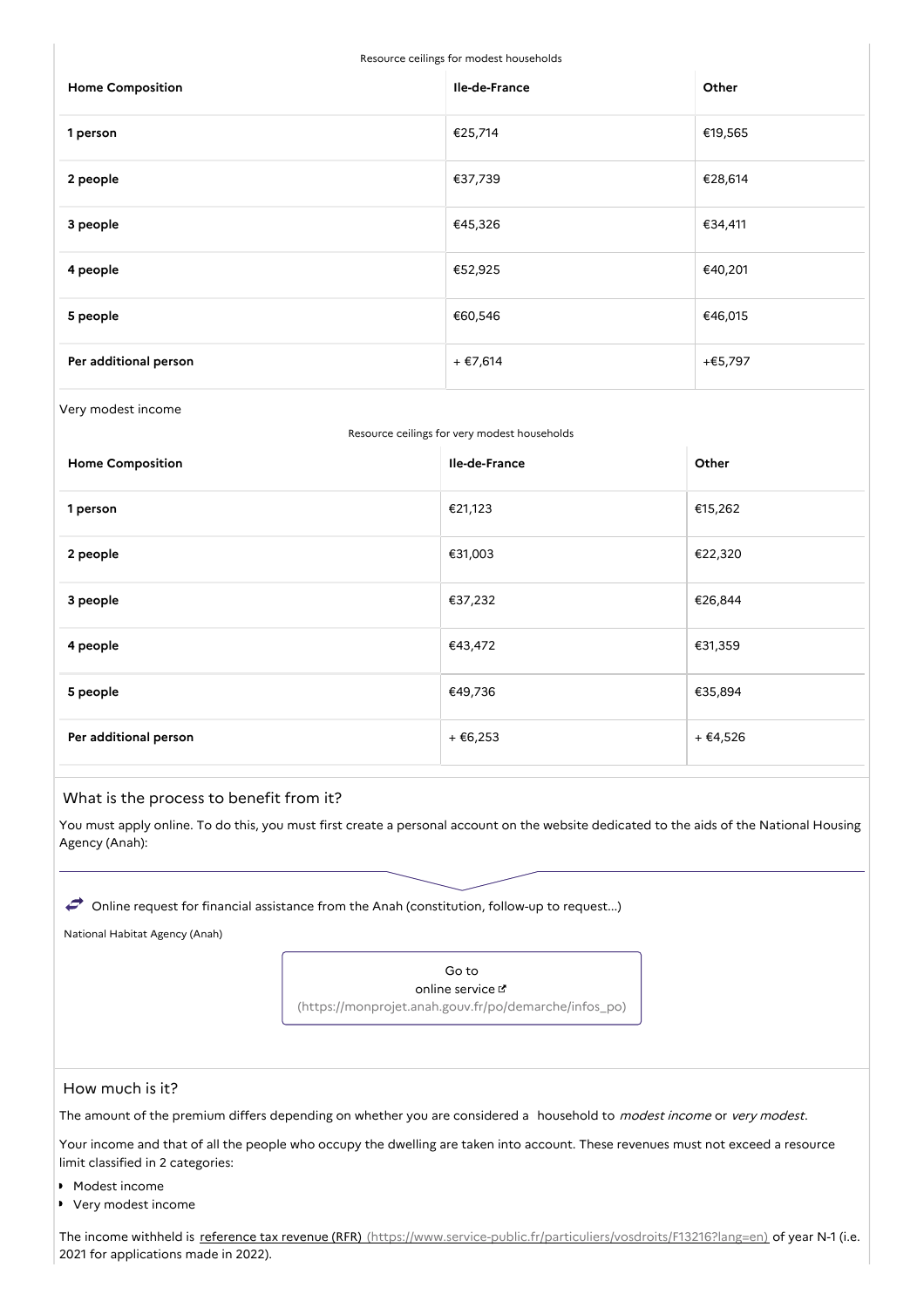Modest income

| Resource ceilings for modest households |               |         |  |
|-----------------------------------------|---------------|---------|--|
| <b>Home Composition</b>                 | Ile-de-France | Other   |  |
| 1 person                                | €25,714       | €19,565 |  |
| 2 people                                | €37,739       | €28,614 |  |
| 3 people                                | €45,326       | €34,411 |  |
| 4 people                                | €52,925       | €40,201 |  |
| 5 people                                | €60,546       | €46,015 |  |
| Per additional person                   | + €7,614      | +€5,797 |  |
|                                         |               |         |  |

Very modest income

| Resource ceilings for very modest households<br>Ile-de-France<br>Other |          |          |
|------------------------------------------------------------------------|----------|----------|
| <b>Home Composition</b>                                                |          |          |
| 1 person                                                               | €21,123  | €15,262  |
| 2 people                                                               | €31,003  | €22,320  |
| 3 people                                                               | €37,232  | €26,844  |
| 4 people                                                               | €43,472  | €31,359  |
| 5 people                                                               | €49,736  | €35,894  |
| Per additional person                                                  | + €6,253 | + €4,526 |

Répondez aux questions successives et les réponses s'afficheront automatiquement

If your income is modest

Anah supports 35% of the total amount of duty-free work (excl. tax). The premium is €10,500 maximum.

You can also benefit from 2 cumulative bonuses:

- A bonus *heat strainer output* of €1,500 if your house before works has an energy label F or G and passes after works to E or better
- A bonus low energy building (BBC) €1,500 if your house after work has an energy label A or B

**FYI**: the energy label indicates the annual energy consumption of the dwelling on a scale ranging from A (low consumption, less than 51 kilowatt-hours/m<sup>2</sup>) to G (high consumption, more than 450 kilowatt-hours/m<sup>2</sup>).

If your income is very modest

Anah supports 50% of the total amount of duty-free work (excl. tax). The premium is €15 000 maximum.

You can also benefit from 2 cumulative bonuses:

- A bonus *heat strainer output* of €1,500 if your house before works has an energy label F or G and passes after works to E or better
- A bonus low energy building (BBC) €1,500 if your house after work has an energy label A or B

 **FYI :** the energy label indicates the annual energy consumption of the dwelling on a scale ranging from A (low consumption, less than 51 kilowatt-hours/m²) to G (high consumption, more than 450 kilowatt-hours/m²).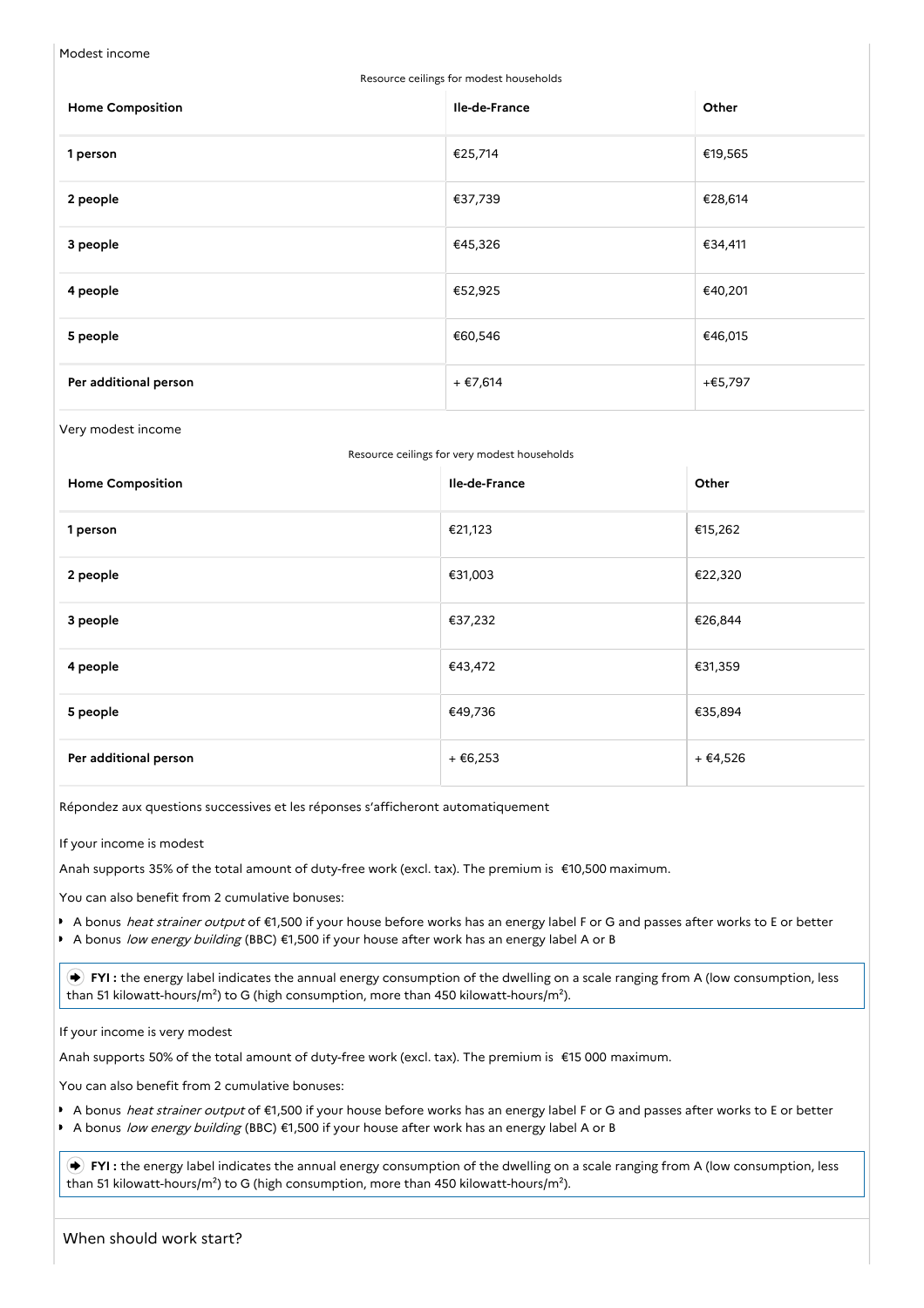| Your work can only begin once you have received the decision granting you the help. |  |
|-------------------------------------------------------------------------------------|--|
|                                                                                     |  |

Once the application has been granted, you must complete the work in accordance with the submitted project.

The work must be completed within **3 years** following the decision granting the aid. Otherwise, the aid is not paid.

## When is it paid?

The premium is paid once your work is finished.

At the end of your work, you must send the invoices to Anah:

 $\rightarrow$  Online request for financial assistance from the Anah (constitution, follow-up to request...)

National Habitat Agency (Anah)

Go to online service [\(https://monprojet.anah.gouv.fr/po/demarche/infos\\_po\)](https://monprojet.anah.gouv.fr/po/demarche/infos_po)

The Anah then intervenes to make the payment.

Can the premium be combined with other aid?

You can combine the premium with other financial assistance.

You can contact your Renov Accompanier to find out and estimate the amount of financial assistance you can receive to renovate your home or use a simulator:

 $\frac{3}{\sqrt{2}}$  Search for aid for habitat renovation

National Habitat Agency (Anah)

Go to simulator<sup>d</sup> [\(https://france-renov.gouv.fr/fr/aides-de-financement/simulaides\)](https://france-renov.gouv.fr/fr/aides-de-financement/simulaides)

This may include:

- Energy Check [\(https://www.service-public.fr/particuliers/vosdroits/F33667?lang=en\)](https://www.service-public.fr/particuliers/vosdroits/F33667?lang=en)
- Zero-Rate Eco-Ready (Eco-PTZ) [\(https://www.service-public.fr/particuliers/vosdroits/F19905?lang=en\)](https://www.service-public.fr/particuliers/vosdroits/F19905?lang=en)
- Certificate of energy saving (EEC) [\(https://www.service-public.fr/particuliers/vosdroits/F35584?lang=en\)](https://www.service-public.fr/particuliers/vosdroits/F35584?lang=en)
- Boost Heating and/or Insulation [\(https://www.service-public.fr/particuliers/vosdroits/F34421?lang=en\)](https://www.service-public.fr/particuliers/vosdroits/F34421?lang=en)
- Efficient renovation of an individual house [\(https://www.service-public.fr/particuliers/vosdroits/F35755?lang=en\)](https://www.service-public.fr/particuliers/vosdroits/F35755?lang=en) if your overall renovation works provide energy savings of at least 55%
- Financial aid from local authorities
- Reduced VAT (percent5,5) [\(https://www.service-public.fr/professionnels-entreprises/vosdroits/F23568?lang=en\)](https://www.service-public.fr/professionnels-entreprises/vosdroits/F23568?lang=en)

You can use a simulator to find out about the financial assistance of local authorities:

 $\left(\mathscr{D}\right)$  Know the financial assistance of local authorities to carry out work

National Housing Information Agency (Anil)

Go to search<sub>[</sub>

[\(https://www.anil.org/aides-locales-travaux/\)](https://www.anil.org/aides-locales-travaux/)